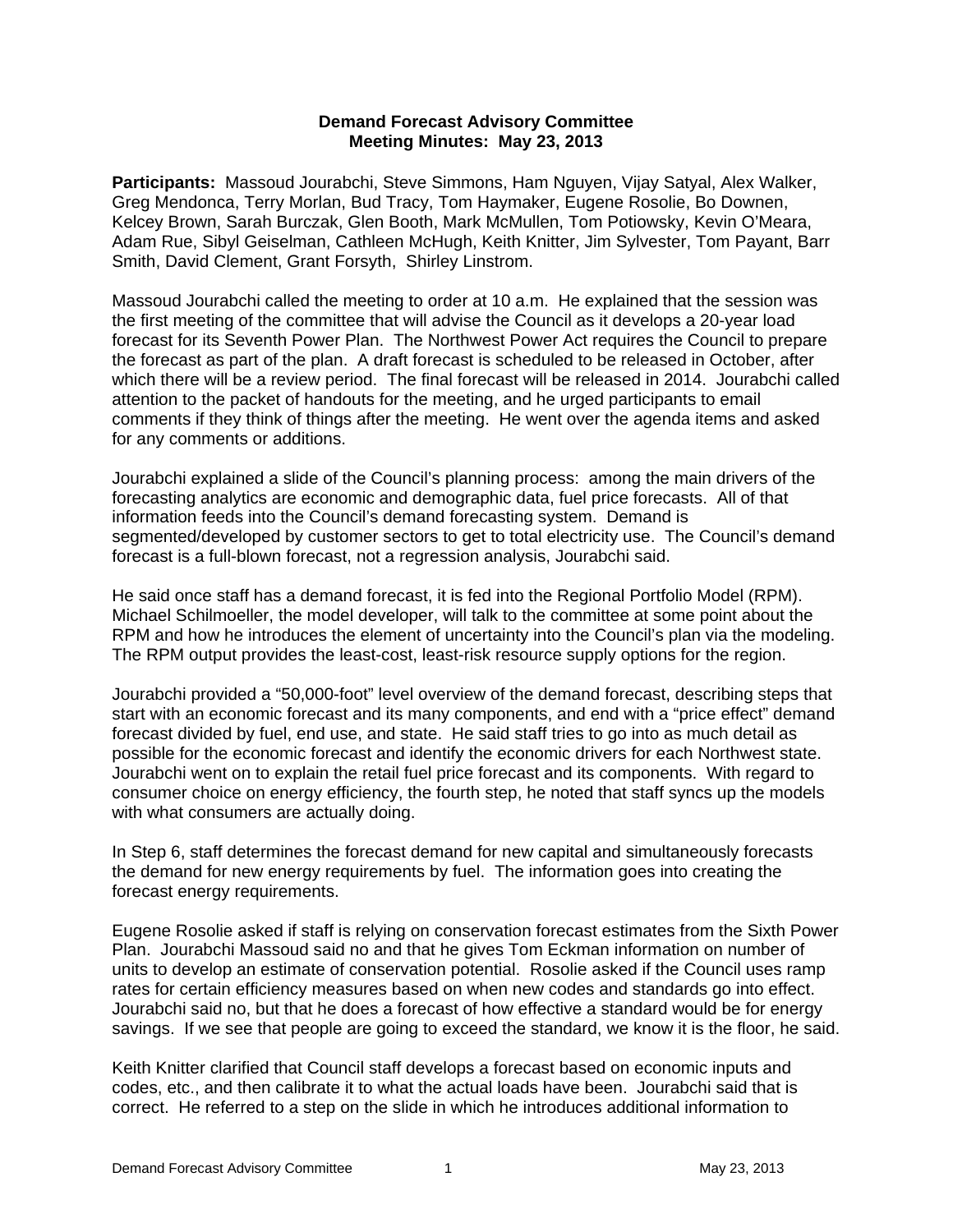compare to the forecast. We bring in a lot of information to make sure the model trajectory makes sense, Jourabchi said. After this step, he said he produces a "price effect" forecast by fuel, end use, and state.

Terry Morlan clarified that the price effect forecast is what demand would be given existing policies and price expectations.

The advisory committee participants asked several clarifying questions, including the source of the weather history, which is 80 years of degree-day data, and whether the analysis is run for each climate zone. Jourabchi said the model is run for each state, not for the climate zones. He said space heating data is used to distinguish different zones in a state. There was also a question about how the model treats state-of-the-art versus prospective efficiency measures. If a measure is on the shelf, we recognize it, Jourabchi said.

## **Economic Drivers**

Jourabchi listed economic drivers of the forecast: existing homes; new homes; stock of square footage in 17 commercial building types; new commercial square footage requirements; production levels for industry, agriculture and mining; and income in the residential sector. Global Insights and in-house analyses are key sources of information. The vintage of the data is Q1 2013 and Q4 2012. Jourabchi said consumption is adjusted if income in the residential sector drops; if income drops, there would be pressure on demand.

Vijay Satyal asked why mobile homes were excluded from the count of homes. Jourabchi said there is a big difference between the number of manufactured homes and the number of mobile homes. Bo Downen asked if there are sensitivities built into the analysis of the economic drivers. In other words, do some have more impact than others? he asked.

Jourabchi said sensitivities are not built in and it is not part of the work plan to establish which driver has the largest impact. Ham Nguyen said weather always has the most impact on consumption year to year.

Rosolie asked about the square footage used for new homes. Jourabchi said in looking for reasons to explain the difference in consumption from home to home, square footage made a difference. We now compare the space heating requirements at the square footage level, he said. He noted the Residential Building Stock Assessment (RBSA) is providing good information and a Commercial Building Stock Assessment (CBSA) will also aid the demand forecasting work.

Jourabchi said the largest driver of demand is population. According to the Slide 6 table, population in all four states and the region is expected to grow at a slower pace than in the previous 30 years. The projection is in line with expectations for the United States as a whole. The overall estimate is growth of 0.9 percent or 136,000 residents annually. Jourabchi broke the projections down by age groups. The growing sector is people 65 years and older; the under 20 population is declining as a percent of the total. The fastest growth rate is in people 85 years and older. The change in demographics means consumption patterns will be quite a bit different, with health care and elder care more in demand, he explained.

Mike McMullen said the pace of growth presented on the slides is in sync with what he is seeing. Jim Sylvester said the numbers are in the ballpark. I have no problem with the numbers for Montana, he said.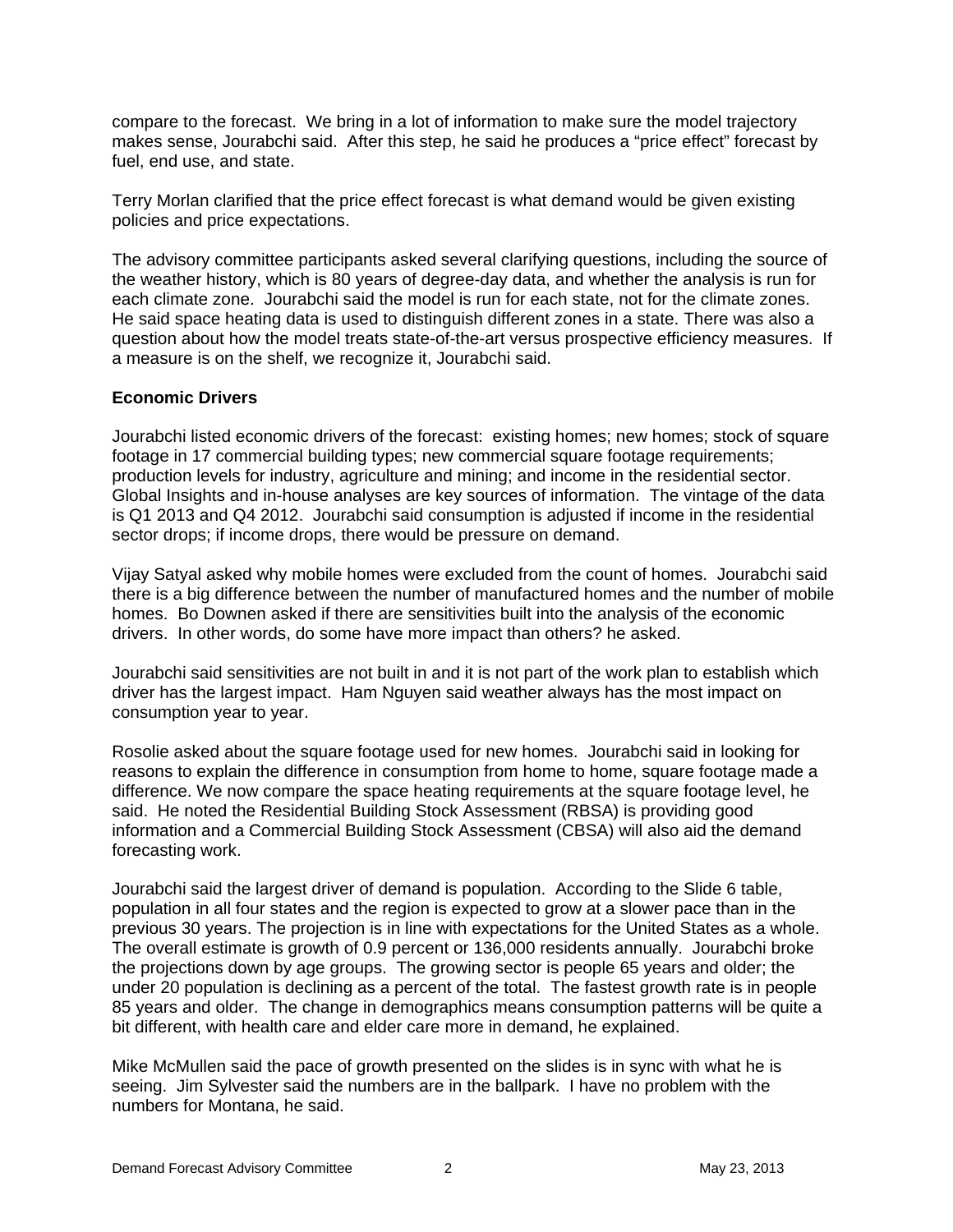Jourabchi moved on to a slide of the ratio of workforce to elderly population. Back in the1980s, there were over five people working for every one elderly, but if projections hold, we will have less than three by 2030. This change indicates the pressure there will be on resources. How can we meet the needs for eldercare with fewer working-age people to support it? he asked

Satyal pointed out that if the figures are potential employable versus actual employed, the workforce number could get smaller. He asked if the graph assumes everyone over 65 is not working. Jourabchi said that is the assumption. There was a comment that the graph needs to reflect change in two-year increments rather than the larger intervals presented after 2010.

Jourabchi summarized that the graph raises the issue of what is happening with demographics and what the impact will be. Rosolie asked if there is an assumption on the outmigration of retirees from the region and whether the rate stays the same over time. Jourabchi said he would pose the question to Global Insights.

Tom Haymaker questioned why climate change would bring more population to the region. It could bring less, he said, if the measures taken to mitigate climate alter the economy and drive up fuel prices. This would take away the region's advantage with low electricity prices, he said.

I don't see this as sustainable, Sibyl Geiselman said in reference to the ratio of workforce graph. People will stay in the workforce longer; this trend doesn't seem systematically sustainable, she said. There was a comment that the ratio will change when changes are made to Social Security benefits.

Sylvester said immigration could change the ratio. A lot of economists are looking at immigration as a way to address the demographic issue, he said. Nguyen agreed. He said the millennial echo (those born past 200) will be huge and could have a big impact in 20 years.

McMullen said in general, he is seeing the same pattern with the elderly to workforce ratio; it is more pronounced in rural areas and less pronounced in the Portland area. He said he is not sure of the impact of retirement on loads. Consumption patterns are also changing; this could be the first decade in which consumption does not grow faster than the economy, McMullen said. With baby boomers, consumption led the way. We are expecting lower growth in consumption, which has implications for the industrial structure, he said.

Jourabchi said he could try to capture the changes by putting slight trends into the forecast.

Slide 10 shows the regional growth in residential building stock. Jourabchi said there is a trend toward fewer people per household. He said population is expected to grow .9 percent with housing stock growing faster at 1.2 percent. The RBSA will provide better information on the number of people per household, he added.

We need more information on high-rise buildings, those five or more stories, Jourabchi said. We have information from Seattle City Light about the percent of increase in high-rise buildings, and we are trying to get similar information from the City of Portland. We think there will be more multifamily additions in the form of high-rise apartments, particularly in urban areas, he said. Jourabchi pointed out there are differences in the construction materials used in high-rise buildings compared to lower-rise buildings.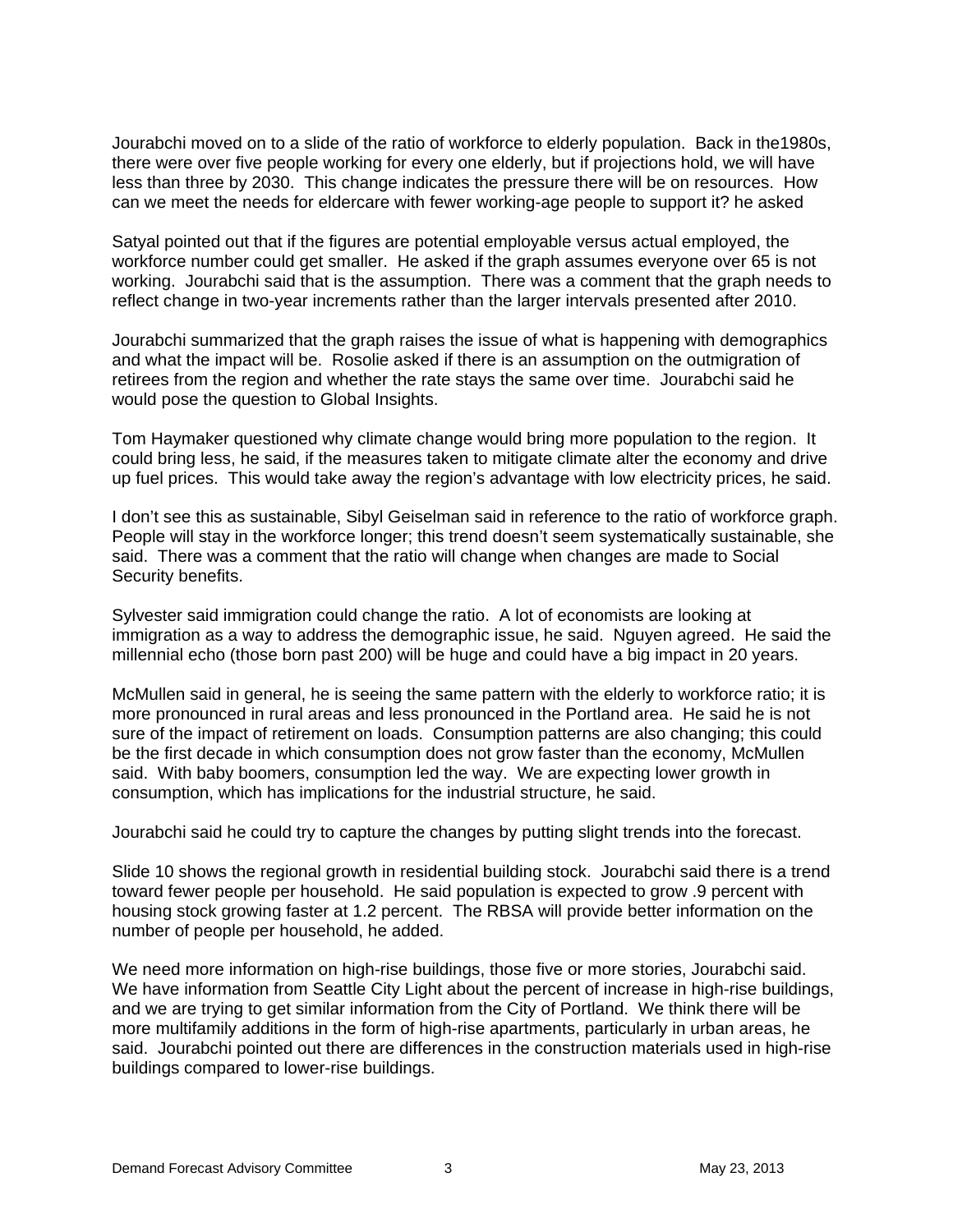Sylvester said the Montana building stock numbers are too high. The increase in multifamily is way too high and is more likely to be close to the historic level of 1.6 percent, he said.

Morlan asked about the drop-off in manufactured housing. Jourabchi said he has seen a continuous drop in manufactured homes on permanent sites. He said the information comes from tracking shipments of homes to the Northwest states, noting it is difficult to track homes versus single units used for commercial or mining sites. The attempt is to track units put on permanent sites, and there has been a drop in actual shipments. Manufactured home occupants are typically the single elderly or newlyweds, he said. In the 1990s, there was a change in lending practices that led to manufactured homes being less desirable from a bank's point of view; they are considered a depreciating asset, not an investment, Jourabchi said.

Nguyen said there is a difference between a manufactured home on an owner's land and one installed in a park. Jourabchi agreed. Over 50 percent of these homes are in parks, and land for the parks is getting scarce; that is one reason for the decline, he said. A participant pointed out that even if the estimates are wrong in this area, it won't have a big effect on the forecast.

Jourabchi said the RBSA is showing that while manufactured homes are small in number, they use more energy per square foot. If we can influence this sector and get newer manufactured homes, we would see savings. But in terms of electricity load in the region, it isn't a big number, he said.

Slide 11 shows there was a large increase in single family units from 2002 to 2007 but a decline in 2008 to 2011, Jourabchi pointed out. In 2012-2035, we are moving to a more sustainable level, he said. Nguyen said looking back further than 1985, there was a housing bust, so there are cycles.

Rosolie asked about the numbers on Slide 11 for Oregon's single family additions and there was a suggestion some of the numbers on the slide might be reversed. Jourabchi said he would double-check the numbers.

Geiselman suggested if occupancy in homes is declining, the per household energy use might also decline. Jourabchi said that is hard to judge. We will try to reflect it, but consumption patterns vary by household, and it is hard to track all of the variables that affect it, he said.

Jourabchi noted that Slide 18 shows growth in the commercial building sector slowing down. For the commercial sector, we look at square footage in use, he explained.

Going back to the residential sector, we think manufactured housing will be depressed and multifamily will increase, Jourabchi said. He asked if the single family numbers seem reasonable. We are going back to more historic levels before "the bubble," Jourabchi said.

In the past we were more pessimistic than Global Insights about the turnaround, but we are now closer, McMullen said, adding that Oregon does not have the peak as high as Global Insights. We are pretty close to the Global Insights outlook for the first time in several years, he said.

Rosolie asked about the forecast for square footage in new houses. Does it go up or is it steady? he asked. Jourabchi said he is tending to stay with historic levels. That is a safe assumption, Nguyen agreed, although the "McMansions" in the 1990s proved us wrong about growth in smaller homes and multifamily housing.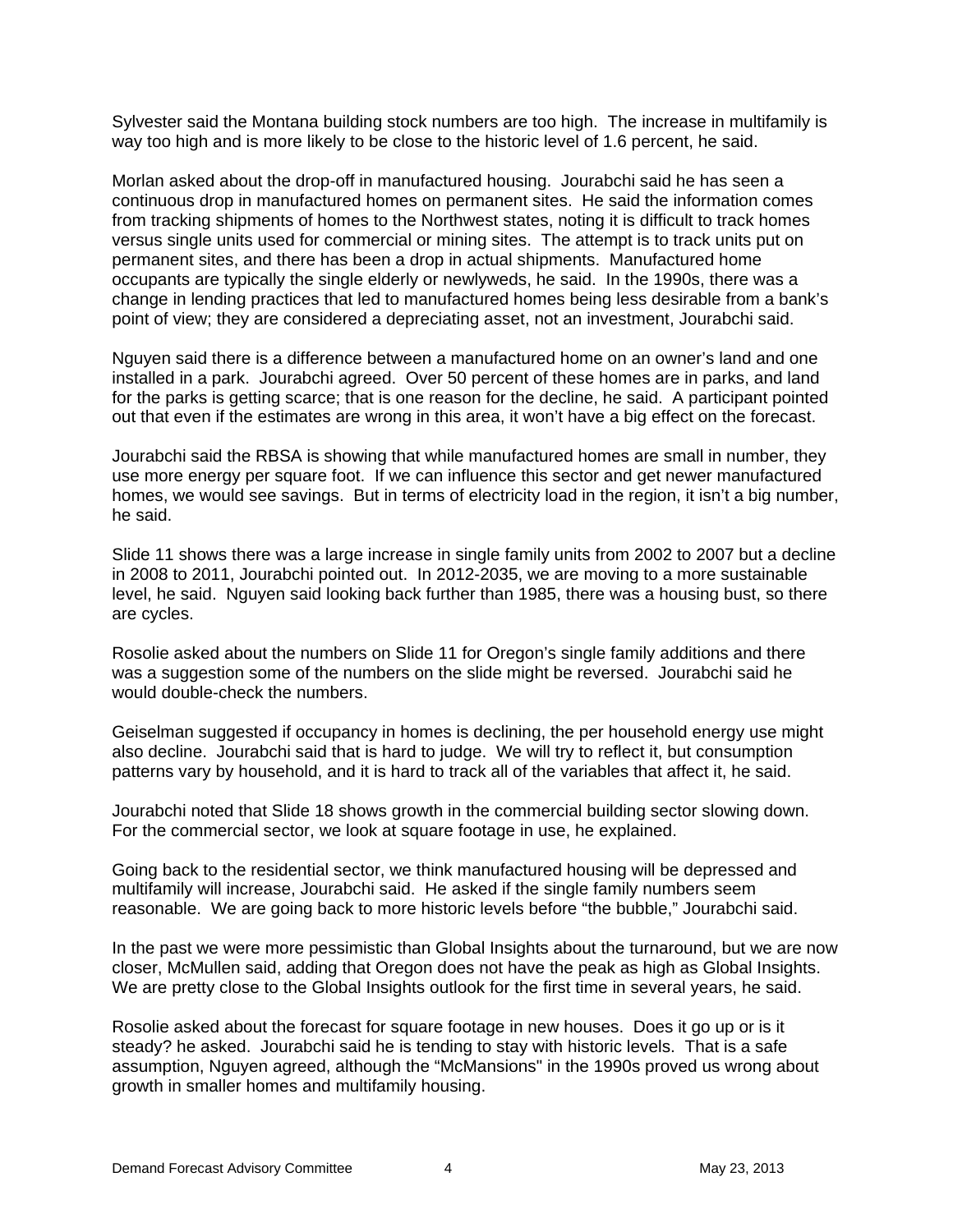Moving to Slides 15 and 16, Jourabchi pointed out that what we are seeing in the region is not far off from what is going on nationally. We are seeing the same trends in the composition of housing stock, he said.

On Slide 18, Jourabchi pointed out that the forecast is for a downturn in commercial sector employment, which drives the space requirement in that sector. We track about 4,000 activities for the forecast and assign building types to them, he explained. For example, a financial firm goes into a Class A large office building. We then try to make the connection between business activity and building, estimating the floor space requirement for 17 different commercial building types, Jourabchi said. We track additions to floor space and create a stock of building types. He noted the CBSA will help refresh the numbers to get the forecast closer to the actuals.

Bud Tracy asked if the Council tracks the relationship of employment to the residential side, tying income to residential housing. Jourabchi said he hadn't looked at that. Tracy said it would indicate the availability of funds to pay a mortgage and answer the question of whether people can afford homes in the future.

**Task:** Jourabchi said he would take a look at data on the effect of employment on mortgage payments and rents. Nguyen pointed out an index of affordability would show the interplay of those factors.

Slide 19 shows the current forecast of floor space required for the commercial sector. From 1985 to 2011, we were adding 52 million square feet of commercial space annually, Jourabchi said. Closer to the recession, we were adding more than that, he added. But as result of the corrections in the market, we will return to a lower level of additions, Jourabchi said. He asked what the committee thinks of the numbers for the commercial sector slowdown.

We are saying with these numbers that consumption won't drive the economy in the way it has in the past, Morlan said. Will investment be the driver instead and what effect does that have, he added.

That may be the case, but we are entering a slowdown, Tom Potiowsky said. Even if there is substitution of economic activities, it won't be at the previous level, he said.

There were several questions about the volatility in the commercial forecast for floor space additions. Jourabchi responded that the components in each sector have their own characteristics and some sectors show more variation than others. You might question the timing, but some cycles are likely, Morlan added. The peaks are lower than in the historical forecasts, and loads are more like they were historically, he said.

Jourabchi explained that in the commercial sector, the mix of uses is changing. We are moving from the need for retail to the need for warehouse space, he said. The interplay of these changes in the mix lead to changes in the space requirements, Jourabchi said. Nguyen pointed out there has been an increase in leisure and hospitality industries. There are lots of people, but not a lot of square footage is needed, which helps explain the decline, he said.

Kelcey Brown asked if demand data from utilities comes with explanations of how they classify commercial versus industrial load. Jourabchi said it did not. Brown said it is hard to correlate use at her utility with others because of the differences in the way utilities classify commercial and industrial load.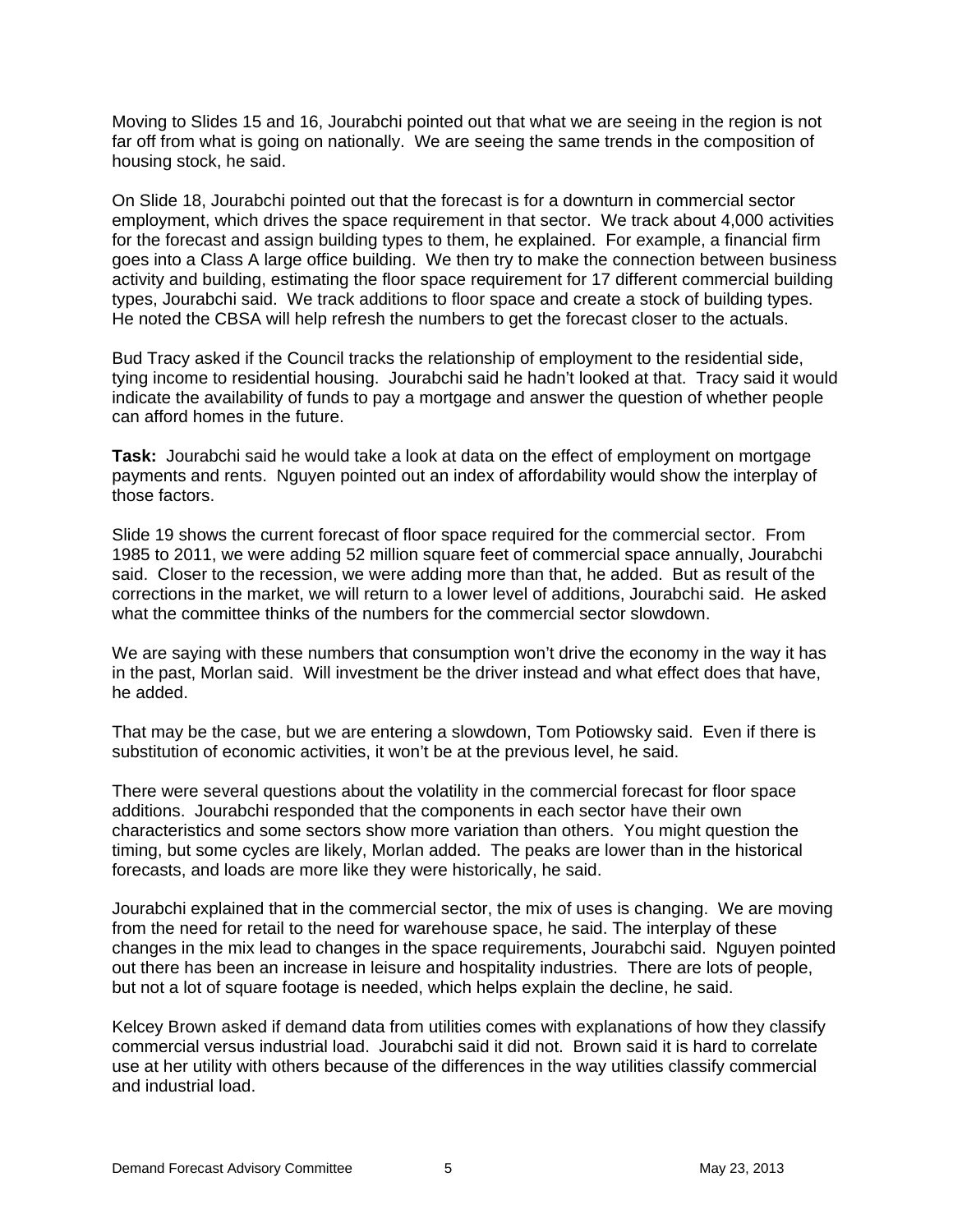Jourabchi explained that he uses data utilities provide to PNUCC to compare overall growth rates but uses other means to distinguish types of businesses. Nguyen said PGE customer Intel has most of its facilities in manufacturing, but a portion in offices. For the forecast, would you pull the office area out and call it commercial? he asked. Jourabchi said he would. Nguyen said PGE calls all of Intel's load manufacturing. There are differences in the way utilities classify sectors, he said, adding that some make a distinction by voltage level. Nguyen commented that there wouldn't be a lot of commercial square footage added until unemployment recovers.

Jourabchi asked if the committee is comfortable with the rate of commercial square footage additions forecast to start in 2016. Nguyen said the numbers agree with what the state forecasts show.

Tracy said the point about classifications, commercial versus industrial, is a valuable one. There is such a broad range of characterizations, it is important to know what is considered part of a sector in order to be consistent, he said.

Slide 23 depicts manufacturing employment and indicates that beginning in 2012, it is picking up but does not return to the high levels of the 1990s, Jourabchi said. He noted there are a couple of manufacturing sectors, like furniture, that are behaving oddly and that food processing seems to be growing and lumber declining. Nguyen noted the manufacturing forecast was based on output rather than employment.

Sylvester said he does not see lumber declining, commenting that Montana has some of the only mills left in the region. Paper and aluminum should be zero for the state, he said. For Montana, fabricated metals should be 5 percent, and transporting goods will also need to change, he said, adding that he would send new Montana numbers.

For aluminum, Jourabchi said he substitutes BPA's forecast. We don't expect Columbia Falls to come back, he added.

**Task:** Satyal asked about what is included in the electric equipment category and Jourabchi said he would send the NIC classifications.

Rosolie said he is not comfortable with 2 percent per year growth with the paper industry. Employment should be steady, he said. With implementing energy efficiency, the industrial output is increasing, but load is not, Rosolie said.

We were driving the industrial with employment and productivity, but now, we are driving it constant dollar sales, Jourabchi clarified.

Nguyen cautioned about forecasting based solely on employment or output. If you forecast based on high-tech employment, you will be way off, and if you forecast based on the humongous growth in output in Oregon, you will also be wrong, he said. There are pluses and minuses of each, he said. Electricity consumption tied to an industrial process can be steady, but the employment numbers can change, Nguyen said.

You have to build in productivity growth over the long run, McMullen said. It is flat now, but there has been less investment in research and development in recent years, he said. Going forward, there would be more investment, McMullen said. Satyal asked about the feedback effects of conservation. Does that influence the output side? he asked. Jourabchi said there is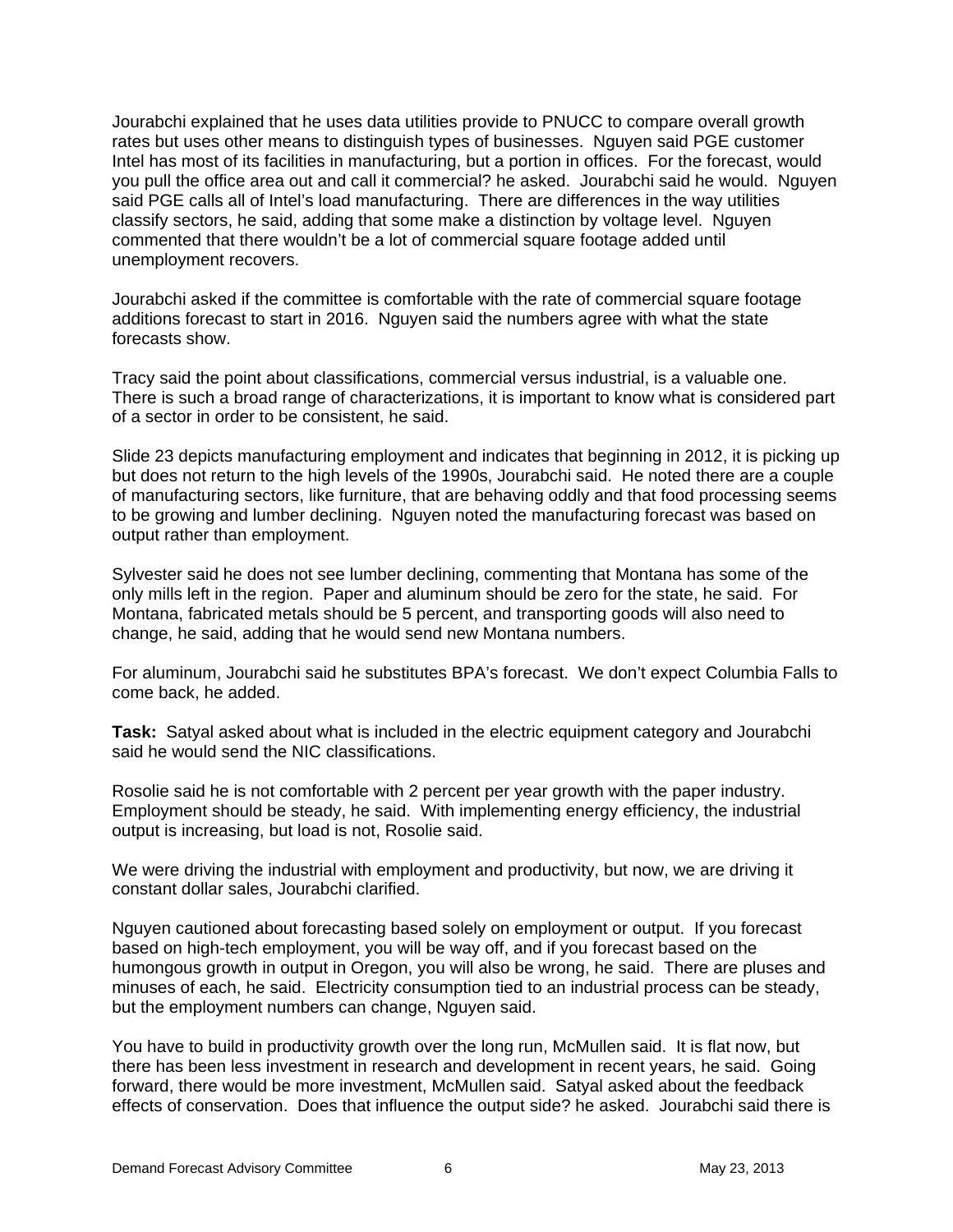an attempt to calibrate the effect, but it is hard to capture. It is hit and miss but is an area where we hope to make adjustments, he said.

With regard to employment, we saw a strong correlation in the past between electricity use and employment, Brown said. But now as employment picks up, we are not seeing electricity use increase, she said. If you use that measure, you will over forecast electricity use, Brown added. I would caution you about using too much history as a basis, she said. We had a significant drop in energy use, but as we see an increase in employment, we don't see an increase in electricity use, Brown clarified.

There has been a huge investment in energy efficiency during the recession, Rosolie commented. It is one way companies can cut costs to remain open and competitive, he said. Output can increase, employment may increase, but energy use isn't increasing, Rosolie stated.

Brown suggested there could also be new types of industries that are replacing older more electricity intensive industries.

The model is relying on historical patterns, but are we seeing a structural change, a change in the makeup of the commercial and industrial base, Satyal commented. It would be useful to know how much of the change is structural and how much the recession has changed things in order to avoid over forecasting, he said.

The industrial sector is hard to forecast, Jourabchi stated. There are large chunky loads and they are influenced by the global economy, he said.

Nguyen pointed out the potential for big unforeseen changes. We have an oil and gas glut, but who would have thought that, he said.

Morlan suggested the importance of uncertainty analysis. For electricity consumption, some key substitutions show the uncertainty at the industry level, he said.

We are seeing realignment as a result of rate pressure, Geiselman said. People are making systematic changes in the way they consume, she said. We are not seeing the rebound of consumption with more employment, but is it a price elasticity or employment issue? Geiselman asked.

Once I adjusted the forecast for weather and inflation, we were in the low to medium range of growth forecast for the Sixth Power Plan, Jourabchi said. The growth is not there, he stated.

Following a lunch break, the committee resumed the industrial sector discussion. Rosolie asked why the Council doesn't use the utilities' industrial forecasts. The large industrial customers are pretty unique, and any "peanut buttering" of assumptions over that group of customers is going to be off, he said. Jourabchi said confidentiality is an issue with gathering utility forecasts. He asked if utilities would be willing to share their industrial forecasts. Brown said PacifiCorp would not provide its forecasts.

It might be worth doing as "a gut check" on a macro level to see if you are in the ballpark with people who are closest to these customers, Haymaker commented. If there is a 20 percent difference, it would be worth discussing, he added.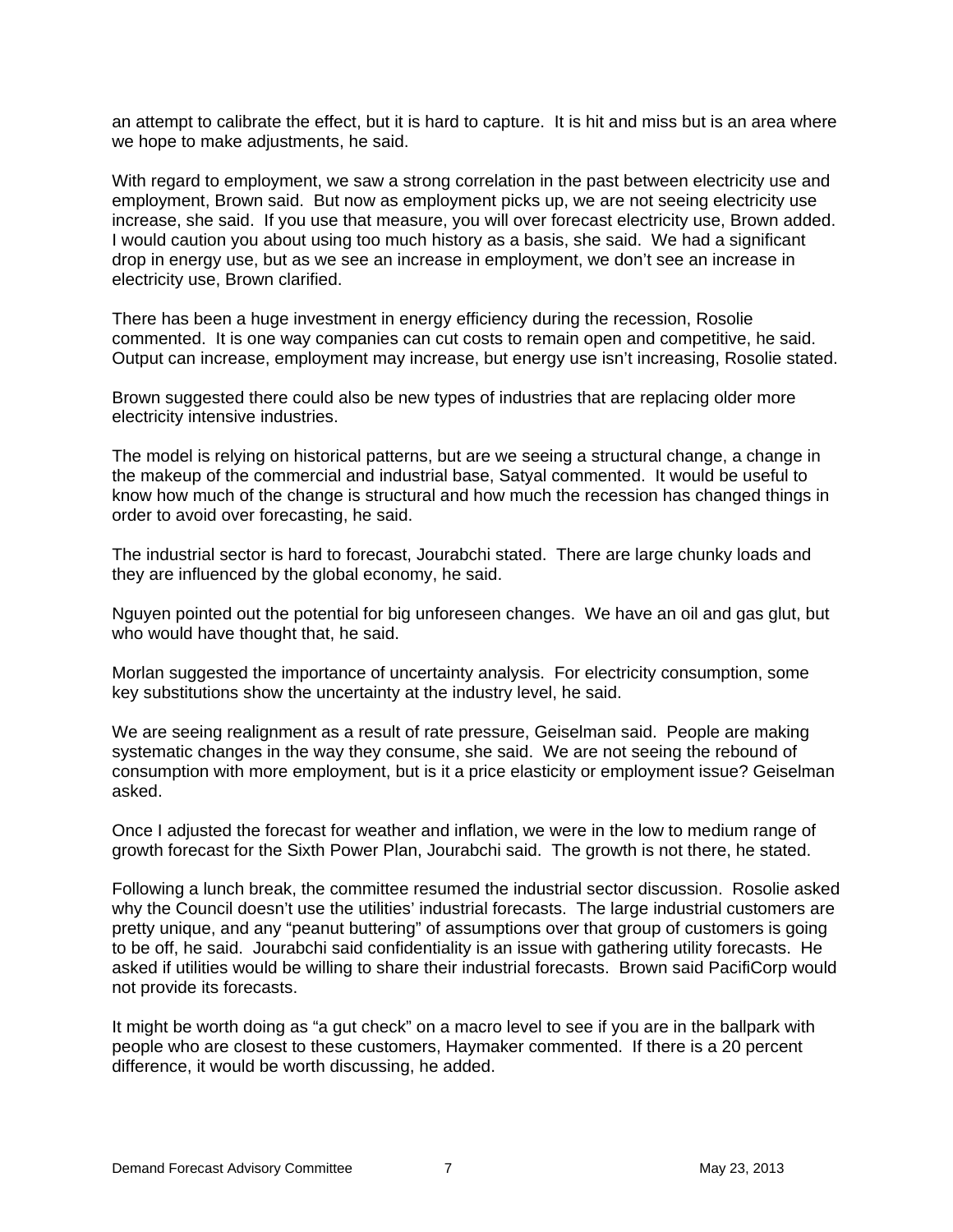The Council compares its forecast with PNUCC and some utilities at the load level without any sector detail, Morlan said.

Slide 27 shows that agriculture and forestry is a growing sector and the growth is expected to continue, Jourabchi said. This sector is expected to grow in part due to demand from the European and Chinese markets, he said.

Potiowsky said mill output has been going up, but the capacity has declined. The bump-up has been in raw logs rather than processed wood products, he said, adding that the sector could be growing faster than Global Insights indicates.

Tracy suggested disaggregating agriculture and forestry. On the demand side, the agriculture load is irrigation, Morlan stated.

Knitter clarified that the figures do not include food processing. Jourabchi said food processing is included in the industrial sector and that demand in the frozen food industry will go up. There were other questions about what the agriculture and forestry category includes. We heard at the Pacific Northwest Regional Economic Conference that agriculture is growing faster than reflected here, so we need to work on this area, Jourabchi stated.

Rosolie asked why the agriculture and forestry sectors are going down in Idaho. Tracy said it could be a product of the water supply. Agriculture in Idaho is largely irrigated and water is not available, he said.

## **Data Center Load**

Jourabchi pointed out that data centers are tracked separately from other loads. He described two categories into which the data centers fall, hidden data centers and custom data centers. Hidden data centers are such things as server closets and rooms in businesses, and custom data centers are the large Yahoo and Google installations. The enterprise level data centers want to be in non-metro areas and often locate in public utility service territories, Jourabchi said. The mid-tier data centers are in urban areas near their clients, he said.

The Northwest has a disproportionate share of data centers due to several factors, including cost, cheap power, weather, and tax policies, Jourabchi said. In January 2008, there were 15 average MW of data center load, with a 25 MW peak demand, and by 2011, there were 51 aMW of data center load, with a 61 MW peak, said. He asked utilities to provide information on the data centers in their area. I could use more information about these data center loads, Jourabchi said. He noted that data storage and processing efficiency is increasing exponentially.

There were questions about the source of the information on data centers presented on Slide 32. Jourabchi said it came from national sources, and it seemed the region was representative of the national picture.

Geiselman said EWEB had potential data center customers and looked into how the additional load would impact its BPA tiered rates contract. We looked at what portion of the load would be subject to Tier 2 and the effect of the Oregon Resource Portfolio Standards (RPS), she said. Many full requirements customers of BPA are facing the new large single load requirement and the RPS; if they double their load, they are pushed into compliance mode, she said. There can be a conflict between what a city thinks about in creating an enterprise zone and what a utility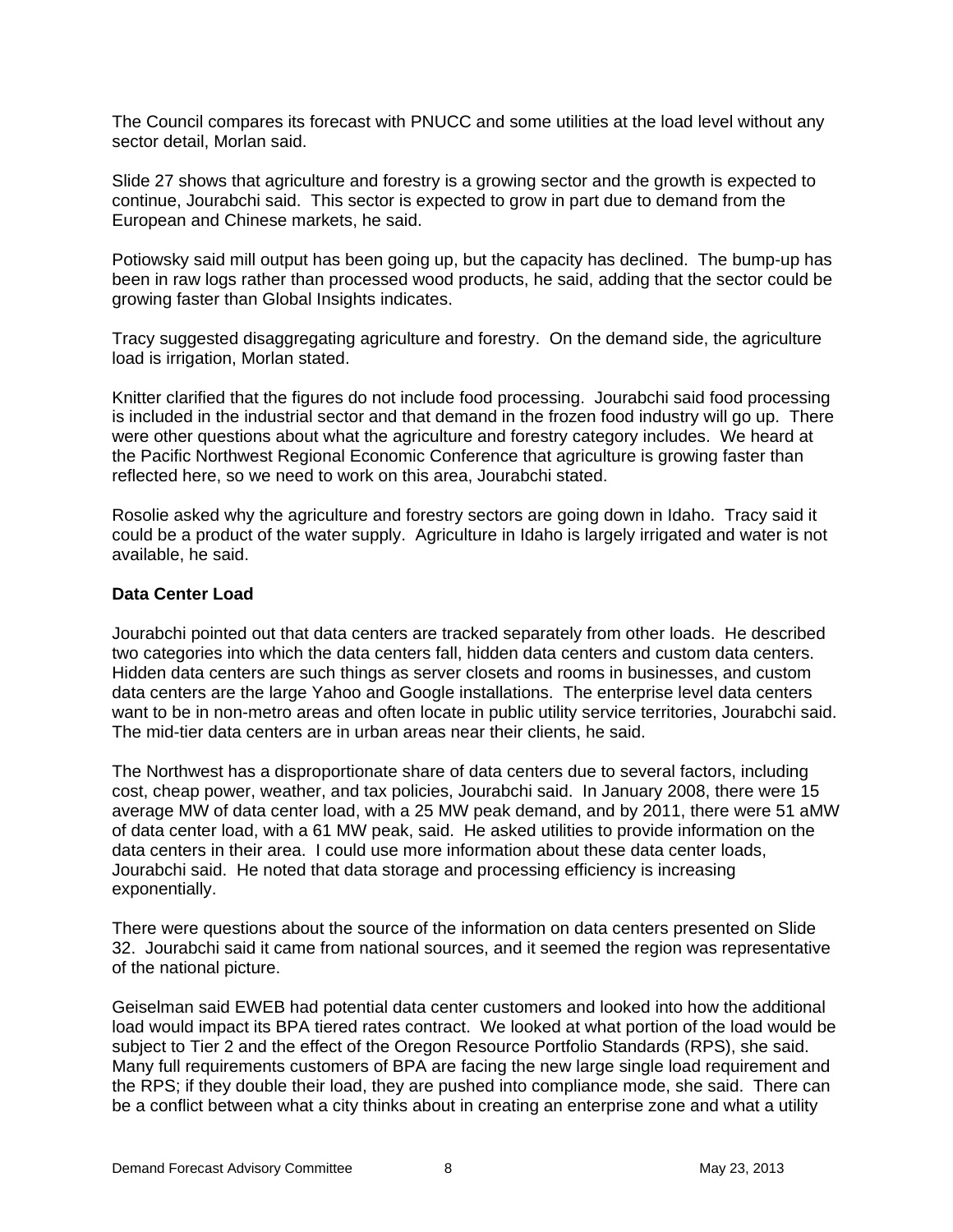thinks about in terms of gaining a large new load, Geiselman stated. Greg Mendonca agreed that adding data center loads is an issue for utilities.

It is one thing to get a handle on what is there now, but for the forecast, you need to see the trends, Morlan said. If cloud storage continues, for example, there will be less of the smallerscale data storage, and what would be the net effect of that? he asked.

We assume that large data centers have a large incentive to do efficiency improvements, Jourabchi said. They are becoming more open about their operations, he added. The assumption we made is that growth would be 6 to 7 percent, he said. The data centers may have an incentive to be more efficient and there is a trend toward lower-consuming devices. Jourabchi said.

Mendonca said a lot of data centers want to ensure capacity and don't deal as much with energy. We are interested in their efficiencies and their efficiency gains, he said. The load could start to go down as efficiencies go up, Mendonca said.

Knitter said there are several data centers in the Grant PUD service territory, a couple of which have built out much more than what they are currently using. They are building-in redundancy, he said. You might have 150 MW of potential load that is being used at 70 MW, but it could go up very quickly, Knitter added.

If you want to share information on data centers, we will sign non-disclosure agreements, Jourabchi offered.

Slide 35 addressed transportation, and Jourabchi said he wanted to get a feel for the factors that drive change in this sector. Nguyen said the WSJ had an interesting piece recently on electric vehicles (EVs) that addressed the role of incentives and operating costs. You see the potential for electric cars; consumers will overcome anxiety about their limited range, he said.

Jourabchi noted that as of January 2013, there were 4,700 electric vehicles in the four Northwest states, with the bulk in Washington's urban areas. Electric vehicles represent a growing market and there is quite a bit of residential load associated with charging, Jourabchi said. While most of the charging is happening in residences at night, the number of charging stations is increasing, he said. Jourabchi said EV charging can increase a household load by 22 percent, with average consumption at about 12 MWh per year and households with EVs at 15 MWh. Our expectation is that most charging will happen at night, he said.

The efficiency of EV batteries is improving and not all vehicles are charged every day, Jourabchi said. He gave estimates of the expected impact of EVs on peak load, with a low case of 5 MW and a high case of over 20 MW by 2035. The variables are income, price of technology, and fuel costs, Jourabchi said.

Rosolie asked what the forecast is for how long EV subsidies will continue. We expect incentives to continue for a few more years, Jourabchi said.

Nguyen said three things are happening with EVs: a critical mass brings the cost down; some states have very aggressive emission mandates; and there is a new source of lithium in the United States. With the new source, we wouldn't have to import lithium for batteries; it could be mined and manufactured here, he said.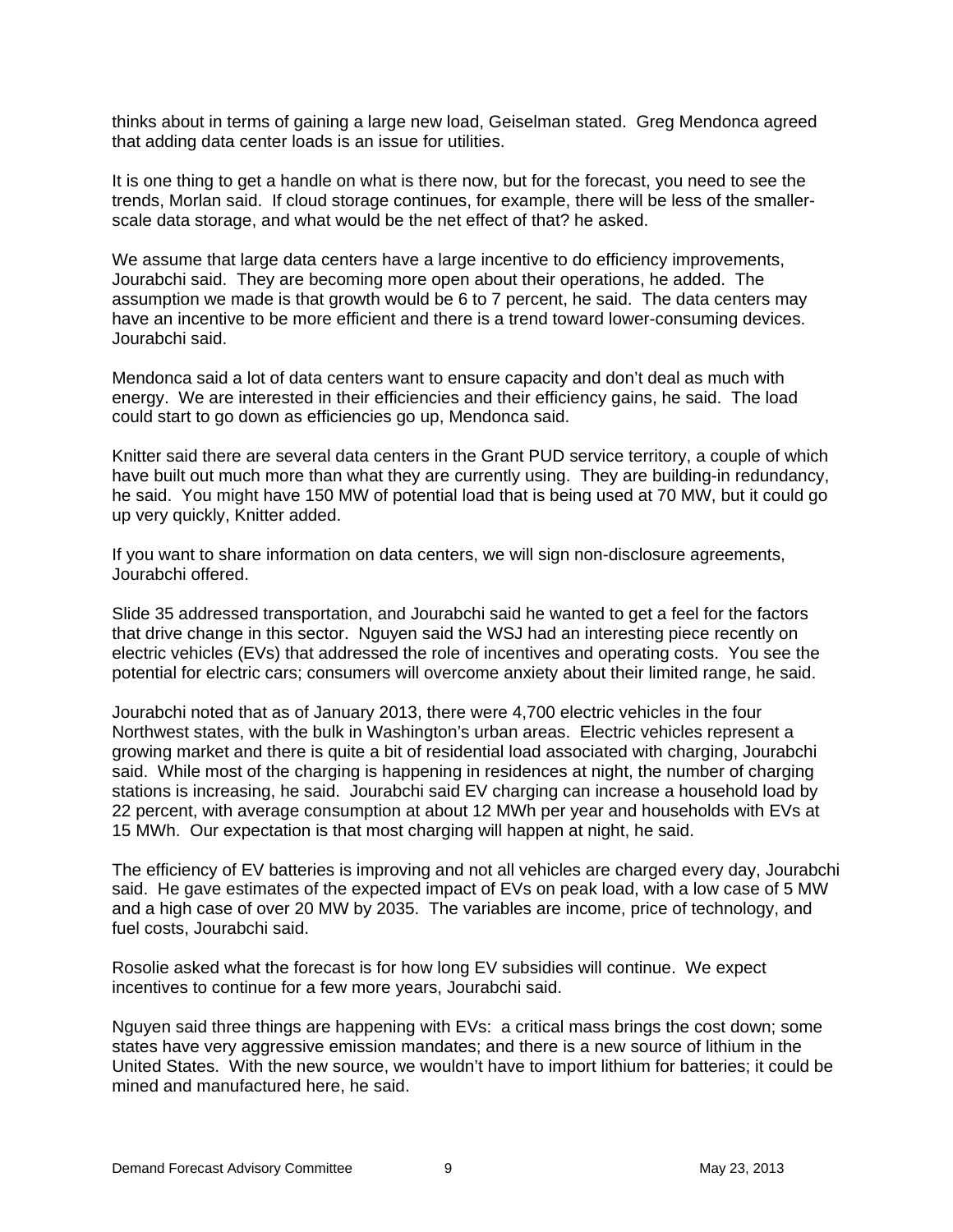McMullen said he works with a group that addresses apportioning the costs of the highway system. The AAA participants don't believe EVs will ever make much headway in terms of market penetration since hybrids are getting better and better, he said. They see the future more in terms of hybrids, McMullen said. I don't know the implications for electricity load of that distinction, he said.

**Data:** McMullen said he would send a study that addresses changing the way funds are raised for highway costs from a gasoline to a mileage tax.

It doesn't appear EVs will be a big factor in aggregate load, although for some utilities, like Seattle City Light, it might be, Jourabchi said.

Geiselman raised a point about whether the EV subsidy will disappear in two years. Wind and solar have been subsidized for a number of years and the subsidies continue. she said.

Given the data we have, it appears most EV impact will be at night, which is welcome news for utilities that have lost off-peak loads, Jourabchi said. Charging should lift off-peak loads in the future, he added.

Jourabchi asked for thoughts on natural gas vehicles, noting he does not expect them to be a big player. None of the car manufacturers think natural gas will make any headway because of cost, Nguyen said.

#### **Wholesale and Retail Fuel Price**

Jourabchi described how the Council forecasts the wholesale price of electricity. It is more complicated to come up with the retail price, he added. For natural gas, Slide 46 shows the relationship between Henry Hub and retail prices; it is not unusual to use Henry Hub prices to come up with a retail natural gas rate, Jourabchi said.

He proposed three possible methods to arrive at the retail electricity price, described in Slides 47, 48, and 49. Method 1 starts with 2012 retail rates by sector and state, which are then adjusted. Method 2 uses the RPM results from the Sixth Power Plan.

Morlan asked why Method 2 uses a no conservation case. The results will indicate what the price would be in the future if there was not a conservation program, Jourabchi said.

Method 3 would use the competitive relationship between natural gas and electricity to forecast retail rates. We don't have to be exact with the projected prices as long as gas and electricity are in sync, Jourabchi said. Slide 50 shows the historic ratio of retail electricity to natural gas price. The fuels have to compete with each other and this indicates their relative competitive position, he said.

Morlan said he did not like that approach since regulators set the prices. There isn't retail level competition, he stated. Morlan said he preferred the RPM approach.

Mendonca said Method 1 would not work for BPA customers. When Mid-C prices are dropping, BPA rates increase, he said. The relationship here would not work for the BPA customers, Mendonca said. The market forecast in the latest BPA rate case is lower than BPA's preference rate, Mendonca said. When Mid-C prices dump, it doesn't mean BPA's prices reflect it, he said.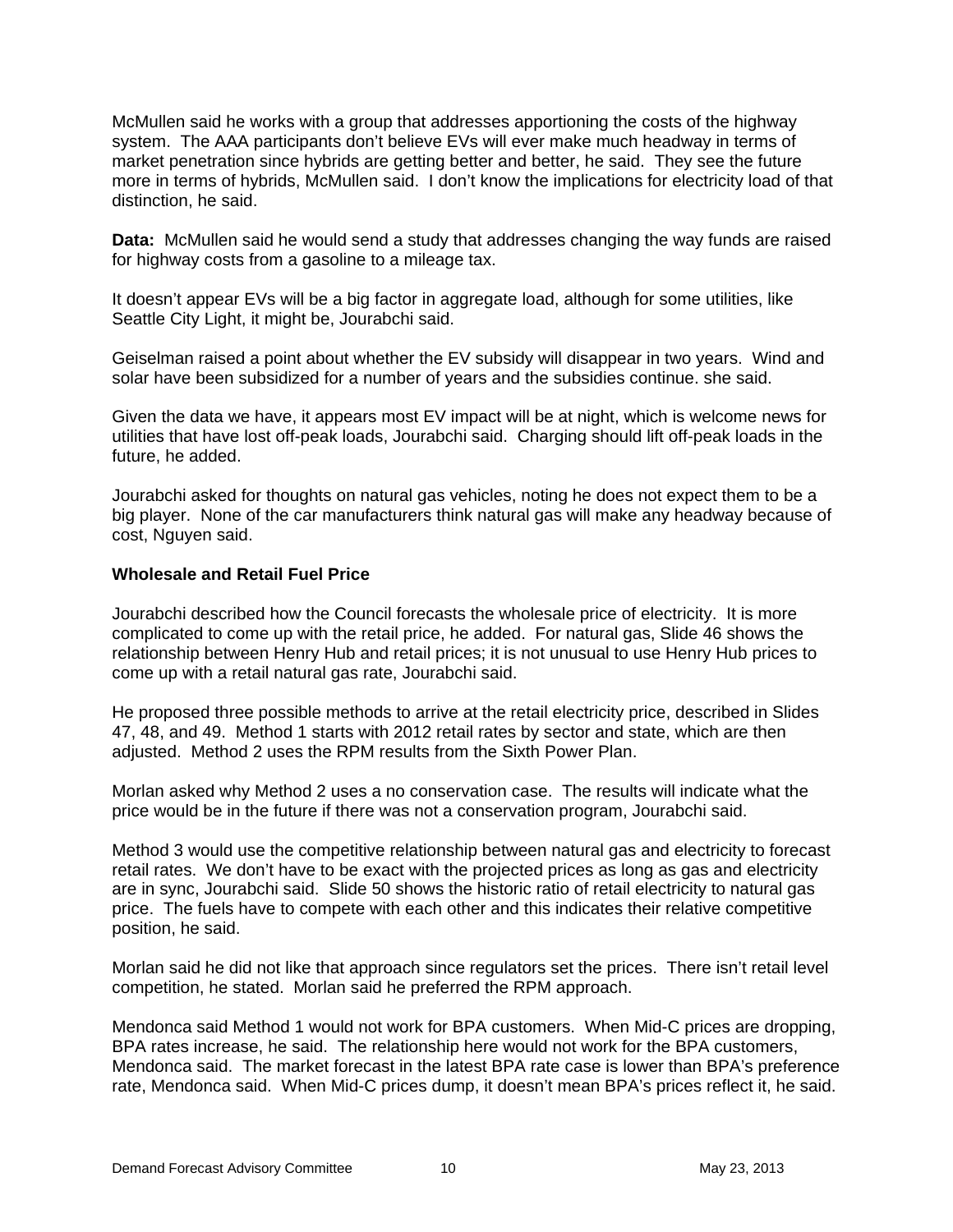The committee discussed the proposed methods. Steve Simmons pointed out that there is a pretty strong correlation between Mid-C and Henry Hub prices.

Haymaker questioned whether the wholesale price of gas or electricity has a long-term impact on the retail price; they are two different markets. Power is a daily traded commodity and the retail price is based on many vagaries, he said. There are fixed costs that have to be covered in retail rates and the model used has to cover that component, Haymaker indicated.

Brown said low wholesale prices have differing effects on utilities. That is the problem with Method 1, she said.

Jourabchi said he had the sense Method 1 is not supportable, and using Method 2 and the RPM model is preferable. I don't' see much difference between Methods 1 and 2, Morlan said. They just use different models to get to the wholesale rate, he said, adding that how well Aurora does on developing wholesale rates is an empirical question.

Method 1 could work in some years, but in others, it will give a false forecast, Mendonca said. Method 2 may work better, but it isn't clear until we see the rates, he added.

Jourabchi said he could make a comparison when he has the information to run Method 1.

Haymaker raised the issue of fixed versus variable costs and the role of each in rates. Have you thought about breaking them out separately and considering how they affect consumer behavior? he asked. We could have negative load growth, but our costs and rates go up; people do not get the right price signal, he said. Jourabchi said the issue deserves more discussion in the Council's Seventh Power Plan.

Certain areas in the region do not have access to natural gas, Rosolie pointed out. How is that taken into account? he asked. Jourabchi said the forecast work is conducted at the state level and is not site specific.

Nguyen asked about the treatment of capital costs and the discount rate. We create a weighted-average discount rate based on regional loads, Jourabchi said. The cost of capital is based on data from Global Insights, and we assume different capital structures for IOUs and for publics, he explained.

With regard to retail prices, the question we have contemplated is whether retail prices are a driver of electricity use or is electricity use a driver of retail rates, Brown said. As your load decreases, fixed costs remain and your load can drive your retail rates, she said. The question is whether this is an appropriate driver, Brown said. We don't use prices at all because of the historical relationship of prices to loads, she said. It is not a good driver because it is not independent, it is dependent, Brown stated.

Tom Payant said Snohomish uses the inflation rate to forecast expected retail price and indexes incomes. Those are important to our forecast, he said.

The committee discussed how to adjust for the effect of price on demand, and Jourabchi said the committee would need to revisit the issue.

Simmons explained the approach to the cost of carbon on Slide 54. He described the  $CO<sub>2</sub>$ regulatory forecasts run for the electricity price forecast in the mid-term assessment of the Sixth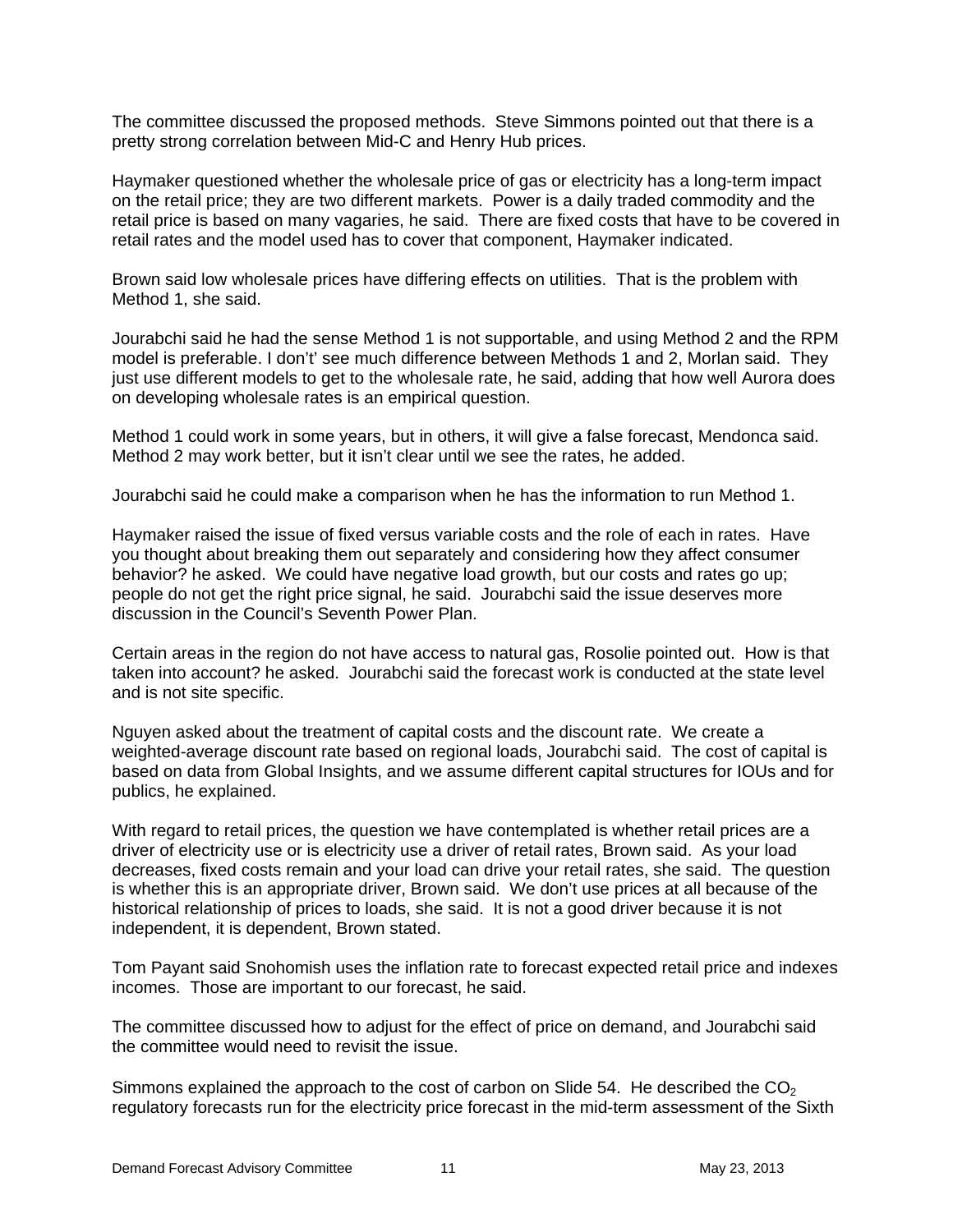Power Plan and how cost curves were developed for economic damages and social costs. Knitter asked how social costs factor into electricity prices. It affects the wholesale price, Simmons said.

He explained a graph of the wholesale price forecast at Mid-C and the effects of  $CO<sub>2</sub>$  actions. You can see where the  $CO<sub>2</sub>$  tax starts jumping and the effects on price, Simmons said.

Geiselman asked how the  $CO<sub>2</sub>$  scenarios flow into the rest of the modeling. Jourabchi said there is a coefficient for every resource to determine how much the  $CO<sub>2</sub>$  adder is for the resource. There will be four different scenarios, one for each sector, in the forecast to incorporate  $CO<sub>2</sub>$  costs, he said. Right now, we would add in the costs in dollars per ton to every sector, Jourabchi explained.

Potiowsky asked if the carbon tax is based on power that is generated in the Northwest. Simmons said the model runs the entire WECC area so it applies to any U.S. sourced power that emits  $CO<sub>2</sub>$ . Coal plant retirements will lower the  $CO<sub>2</sub>$  he said.

This has a feedback effect into EV penetration, Potiowsky commented.

Rosolie asked how the social costs are incorporated. How are they picked up by consumers if they are not included in the cost of the resource? he asked. Simmons said the social costs are modeled as a tax. There were additional questions about incorporating the social costs.

**Data:** Potiowsky offered to send a research report in which the costs are reflected using a BCtype tax.

Jourabchi asked if utilities include a  $CO<sub>2</sub>$  tax in their forecasts. It is a legitimate scenario, Nguyen responded. Geiselman said EWEB didn't make decisions based on the tax in its last IRP since it is so uncertain.

Potiowsky said there will be bill from the Oregon legislature that proposes studying a carbon tax. It could create revenue and that is the driver, he said.

We don't look at it in particular, Haymaker said. From a resource perspective, there aren't lots of alternatives, he added. If gas meets our resource needs, a  $CO<sub>2</sub>$  tax doesn't make a lot of difference, Haymaker said. Rosolie said Cowlitz doesn't include it explicitly. Brown said PacifiCorp is required by the Oregon PUC to include  $CO<sub>2</sub>$  tax projections in its forecasts.

# **Expected Growth Rates**

Jourabchi presented a comparison of the growth rate by sector from the Sixth Power Plan and the draft Seventh Plan. Overall, the load trajectory is low, he said. A load forecast starts the power plan process, Jourabchi added. The 2011 actuals show we are in a low to medium load trajectory, he stated. In a month or so, Jourabchi said he would have actual data for 2012 and another point to compare. He moved on to the mid-term assessment forecast, saying, we don't expect a full recovery until 2018-2019. In the Sixth Power Plan, we didn't have all of the efficiency standards that will keep loads down, Jourabchi added. We are in a low trajectory for load growth, but in 2030, we could be back to historical level, he stated.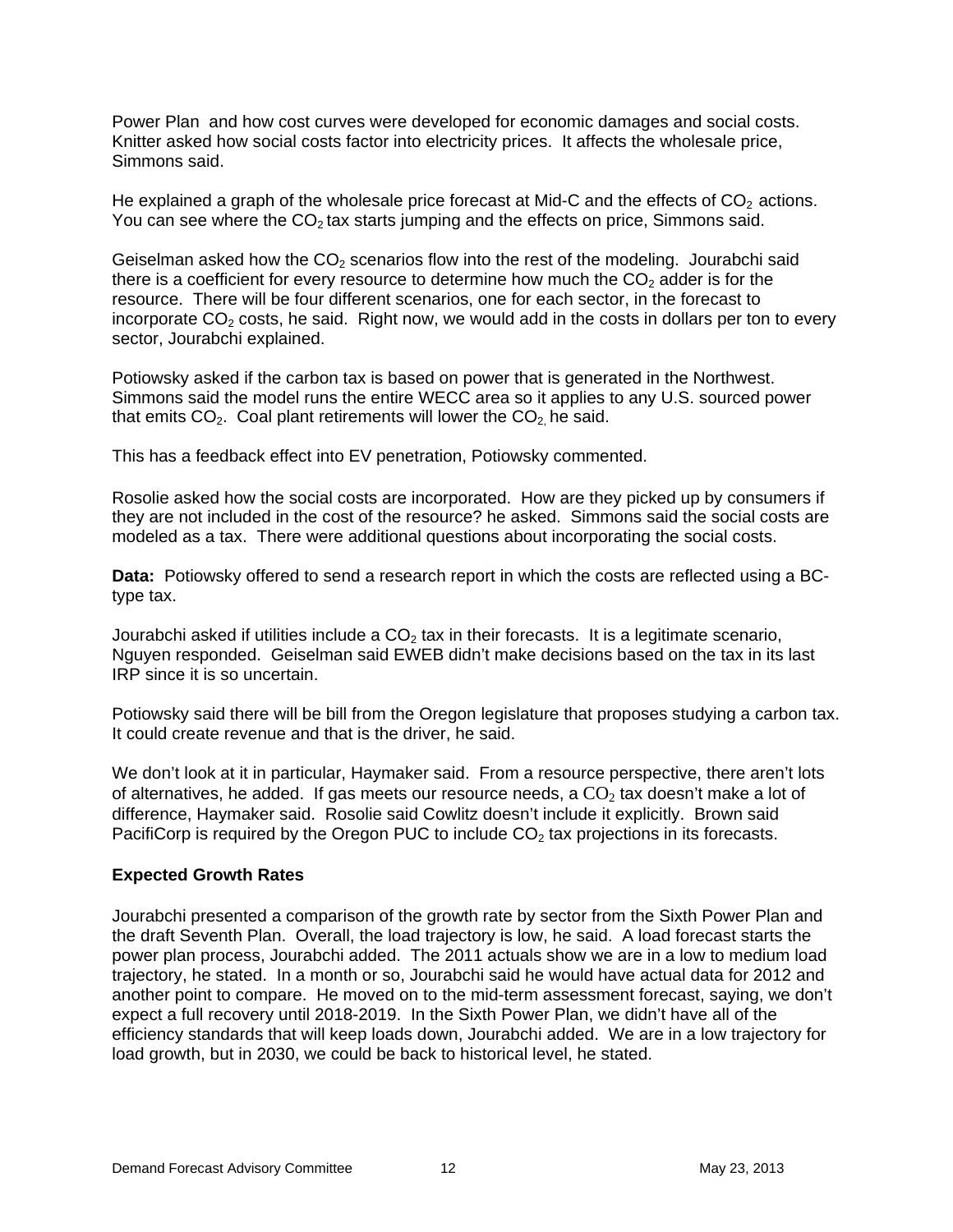Payant said Snohomish isn't expecting much industrial growth and not more than commercial or residential. Brown said PacifiCorp is not seeing the level of growth in the draft, particularly in the residential sector. Jourabchi asked the committee to submit their comments about the growth rates in the draft.

Mendonca commented that the mid-term assessment for the Sixth Plan has a higher growth rate than the plan. Are you expecting greater growth? he asked.

I think you will want to calibrate with the state's forecast; it is more reliable and they know the local aspect better, Nguyen said.

**Data:** Potiowsky suggested following the work of the Washington Forecast Council, Idaho Department of Finance, and the Oregon Office of Economic Analysis. He suggested checking IHS data against what the states provide.

Should we expand the range of economic drivers on Slide 61? Jourabchi asked.

The residential stock and units are tied to population, and the range there is not as wide as with industrial shifts, Morlan said. The range with residential shows a larger uncertainty than in other sectors, so I would narrow it, he said.

Nguyen said he agreed. The industrial range could be broader; there is potential for a more optimistic view, he added. We are starting so low and one paper plant can make a lot of difference, Nguyen said.

Brown said she takes a different approach without a set range and scales the Global Insight forecast to PacifiCorp's states. For industrial growth, we allow for more variability, she said.

## **Demand Forecast and Conservation Interface**

Jourabchi explained the relationship between the demand forecast and the frozen effect forecast, which is used for the conservation potential assessment model. Once we go through all of the analysis, we come up with optimum conservation targets, optimum in that they create optimum cost for ratepayers and the least risk, he said. Jourabchi explained the development of the conservation targets, the conservation potential assessment, the lost opportunity and retrofit amounts, and the ramp rates to get to the overall potential.

Nguyen said he has a problem with considering some conservation as lost opportunity. It can be regained later; it isn't lost forever, he said.

The committee discussed lost opportunity and technical versus achievable conservation potential.

Jourabchi said he included the last section to show that conservation and the load forecast need to work together. On Slide 64, he indicated that the demand forecast and conservation resource estimates have a common baseline for the number of new units added and the enduse characteristics. Changes in the demand forecast change the conservation resource potential, he said. If a sector is in decline, the load forecasters need to know it and the conservation folks need to know, Jourabchi said.